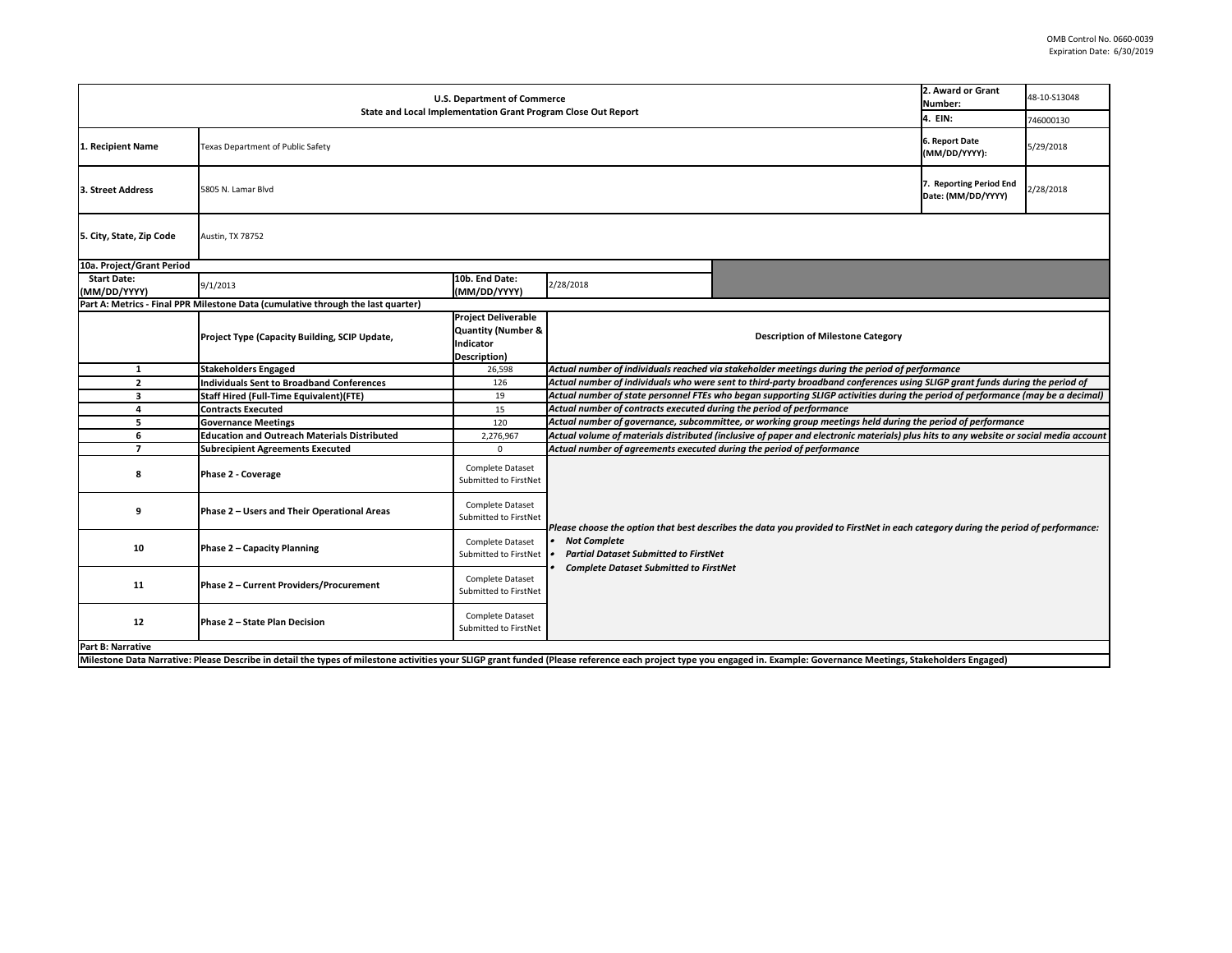**Lessons Learned: Please share any lessons learned or best practices that your organization implemented during your SLIGP project.**  The team created a strong online presence with the txlte.com website, an e-learning portal to learn about public safety broadband, a Twitter account, and multiple informational videos on YouTube. This online presence helpe keeping geographically dispersed stakeholders aware of the latest developments. The online material also helped reinforce education and user engagement by giving users an additional source of information after conducting i

Coverage: The team submitted map files that aggregated the locations of 9-1-1 calls for service, hurricane evacuation routes, PSAP locations, and school districts without fiber access. The team also created an interactive coverage feedback from public safety entities around the state. Over 90 agencies submitted polygons for coverage. The team's Rural Strategic Advisory Group created a coverage phasing tool out of an extensive statewide data different ranked parameters for coverage priority at the county level. The resulting tool was used extensively by FirstNet in planning the RAN deployment phasing in Texas and by TxPSBP in evaluating the Texas State Plan's Users and Their Operational Areas: The team leveraged its interoperable communications governance body, the TxICC, and regional councils of government to conduct outreach and identify interested stakeholders. The team also meetings with the Texas Tribal Strategic Advisory Group, which represented the three federally recognized tribal nations in the state. The consenus findings were submitted in 2017 in the Tribes of Texas Report to the Gover Capacity Planning: The team launched an extensive outreach campaign to get public safety entities to participate in the Mobile Data Survey. Nearly 1200 different entities completed the survey. The team also submitted a rep usage by the Texas Highway Patrol.

**Part C: Staffing**

## **Please describe in detail any SLIGP program priority areas (education and outreach, governance, etc.) that you plan to continue beyond the SLIGP period of performance.**

Education and Outreach: The team will continue to provide outreach in coordination with FirstNet, when requested. The team anticipates shifting its focus toward broadband policy and implementation issues. Governance: The team plans to continue its focus on broadband during its meetings with its interoperable communications governance body, the TxICC. The team anticipates forming new Strategic Advisory Groups to address issu broadband data interoperability policy.

| Staffing Table - Please provide a summary of all positions funded by SLIGP. |             |                                                                                                                                                       |           |  |  |
|-----------------------------------------------------------------------------|-------------|-------------------------------------------------------------------------------------------------------------------------------------------------------|-----------|--|--|
| <b>Job Title</b>                                                            | <b>FTE%</b> | <b>Project (s) Assigned</b>                                                                                                                           |           |  |  |
| SWIC: $FTE = 1$                                                             |             | 25 Provide oversight of all SLIGP activities.                                                                                                         | No change |  |  |
| <b>DPS Legal Advisors: FTE = 1</b>                                          |             | .0 Advise on all legal issues, MOA support.                                                                                                           | No change |  |  |
| Program Managers 1: FTEs = 2                                                |             | 90 Direct the purpose and status of all program projects; manage time and budget allocations; support project-level activity to ensure goals are met. | No change |  |  |
| Program Managers 2: FTEs = 1                                                |             | 10 Provide strategy, scope and timeline; inside legal counsel oversight.                                                                              | No change |  |  |
| Project Managers 1: FTEs = 1                                                |             | 50 Coordination of: State and regional governance meetings; education/outreach and rural development programs; and production of materials.           | No change |  |  |
| Project Managers 2: FTEs = 2                                                |             | 90 Assist with and coordinate E & O efforts<br>No change                                                                                              |           |  |  |
| Project Managers 2: FTEs = 6                                                |             | 2 Assist with and coordinate E & O efforts<br>No change                                                                                               |           |  |  |
| Project Managers 3: FTEs = 27                                               |             | No change<br>10 Temporary assignments as needed; Assist with and coordinate E & O efforts                                                             |           |  |  |
| IT Program Specialists: $FTE = 1$                                           |             | 50 Development and production of audio-visual products conference needs, webinars, and training materials.<br>No change                               |           |  |  |
| SAA Director: FTE = 1                                                       | 0.1 M&A     | No change                                                                                                                                             |           |  |  |
| SAA Manager: FTE = 1                                                        |             | M&A<br>No change                                                                                                                                      |           |  |  |
| SAA Coordinator: FTE = 1                                                    | 6.6 M&A     | No change                                                                                                                                             |           |  |  |
| SAA Budget Analyst: FTE = 1                                                 |             | M&A<br>No change                                                                                                                                      |           |  |  |
| SAA Grant Accountant: FTE = 1                                               |             | 2.7 M&A                                                                                                                                               | No change |  |  |
|                                                                             |             |                                                                                                                                                       |           |  |  |
| IN AMA                                                                      |             |                                                                                                                                                       |           |  |  |

| Subcontracts Table – Include all subcontractors engaged during the period of performance. The totals from this table must equal the "Subcontracts Total" in your Budget Worksheet |                                                                                                                                                                                 |                              |                                |                                      |                   |                 |                                                |                                                 |
|-----------------------------------------------------------------------------------------------------------------------------------------------------------------------------------|---------------------------------------------------------------------------------------------------------------------------------------------------------------------------------|------------------------------|--------------------------------|--------------------------------------|-------------------|-----------------|------------------------------------------------|-------------------------------------------------|
| Name                                                                                                                                                                              | <b>Subcontract Purpose</b>                                                                                                                                                      | <b>Type</b><br>(Vendor/Subre | <b>RFP/RFQ Issued</b><br>(Y/N) | <b>Contract</b><br>Executed<br>(Y/N) | <b>Start Date</b> | <b>End Date</b> | <b>Total Federal Funds</b><br><b>Allocated</b> | <b>Total Matching</b><br><b>Funds Allocated</b> |
| Communications<br>Planner/Technical Writer (2<br>contracts)                                                                                                                       | Develop and track operational budget; assist developing and tracking milestones, MDST, Tribal<br>and O&E efforts; draft Quarterly PPRs, and other related documents and reports | Vendor                       |                                |                                      | Aug. 2014         | Feb. 2018       | \$200,100.00                                   |                                                 |

**Current Providers/Procurement:** The team worked with the Texas Department of Information Resources and provided information to FirstNet on existing contracting mechanisms in Texas. State Plan Decision: After multiple meetings in each region and the Office of the Governor, the TxPSBP developed a list that prioritized all the concerns for the State. This list was used as the basis for reviewing the Sta The team formed a group of subject matter experts to review each area of the Texas State Plan and held a meeting with the TxICC Executive Committee providing a final review. The team submitted clarifying questions and comm and drafted a final recommendation report for the Governor's Office.

**Please describe in detail any data collection activities you plan to continue beyond the SLIGP period of performance.**

The team may pursue coverage testing around the state as the FirstNet RAN buildout progresses. The team may also collect survey-type data on the use of mobile applications, with the intent of promoting greater data interop

At this time, the data collection activities mentioned in the Milestone Data Narrative (coverage and capacity planning) have all been completed.

**Data collection narrative: Please describe in detail the status of your SLIGP funded data collection activities.** 

**Name**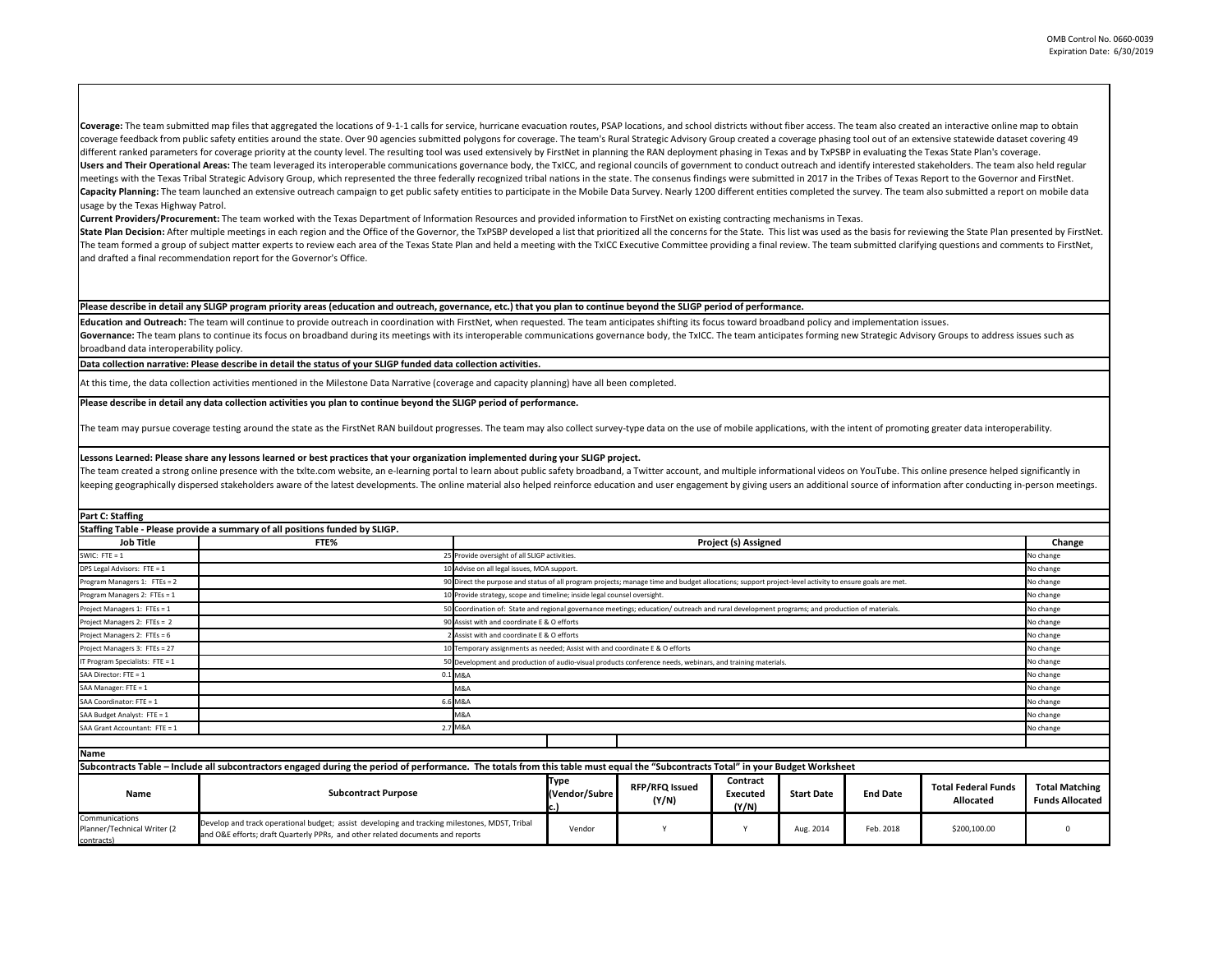| Technologist (2 contractor)                                                                                | Develop design elements, the structure and mechanism of the individual projects; focused on<br>operational elements and responsible for tasks, deliverables and outputs of the project.                                                                                                                                                |                                                              | Vendor                                                                                                                                                                                                                                                                                                                              | Y                                     |                                                                                                                                                                                                                                                                                                                                                                                                                                                                                                                                                                                                                                                                                            | Aug. 2014    | Feb. 2018                                            | \$479,850.00                                                                                                                                                                                                                                                               |                                          |
|------------------------------------------------------------------------------------------------------------|----------------------------------------------------------------------------------------------------------------------------------------------------------------------------------------------------------------------------------------------------------------------------------------------------------------------------------------|--------------------------------------------------------------|-------------------------------------------------------------------------------------------------------------------------------------------------------------------------------------------------------------------------------------------------------------------------------------------------------------------------------------|---------------------------------------|--------------------------------------------------------------------------------------------------------------------------------------------------------------------------------------------------------------------------------------------------------------------------------------------------------------------------------------------------------------------------------------------------------------------------------------------------------------------------------------------------------------------------------------------------------------------------------------------------------------------------------------------------------------------------------------------|--------------|------------------------------------------------------|----------------------------------------------------------------------------------------------------------------------------------------------------------------------------------------------------------------------------------------------------------------------------|------------------------------------------|
| Outside Legal Counsel, (1<br>contract)                                                                     | Development of State and Local MOU/ Inter-local Agreements, MOU template; and other work<br>compliant with FirstNet requirements.                                                                                                                                                                                                      |                                                              | Vendor                                                                                                                                                                                                                                                                                                                              | Y                                     |                                                                                                                                                                                                                                                                                                                                                                                                                                                                                                                                                                                                                                                                                            | Aug. 2014    | Feb. 2018                                            | \$25,000.00                                                                                                                                                                                                                                                                |                                          |
| E & O Coordinator(s), (2<br>contractors)                                                                   | Development of tasks will include: speaking at conferences, workshops and meetings; facilitating<br>regional kick-off meetings, development of discipline focused materials, assist in the development<br>of the Rural Coverage Plan and Education and Outreach                                                                        |                                                              | Vendor                                                                                                                                                                                                                                                                                                                              | Y                                     |                                                                                                                                                                                                                                                                                                                                                                                                                                                                                                                                                                                                                                                                                            | Aug. 2014    | Feb. 2018                                            | \$860,650.00                                                                                                                                                                                                                                                               |                                          |
| Project Management<br>Administrators                                                                       | Scheduling, facilitating, managing, and inviting public safety entities to participate in governance<br>strategic advisory groups and the LTE SCIP Executive Council meetings; assisting with program<br>planning and management, including development of project management processes and<br>procedures; tracking milestone metrics; |                                                              | Vendor                                                                                                                                                                                                                                                                                                                              | Y                                     |                                                                                                                                                                                                                                                                                                                                                                                                                                                                                                                                                                                                                                                                                            | Aug. 2014    | Feb. 2018                                            | \$600,075.00                                                                                                                                                                                                                                                               |                                          |
| Project Manager SME(s) (15<br>contractors)                                                                 | Tasks include: speaking at conferences, workshops and meetings; facilitating regional kick-off<br>meetings, development of discipline focused materials, assist in the development and<br>implementation of the Rural Coverage Plan and Education and Outreach programs.                                                               |                                                              | Vendor                                                                                                                                                                                                                                                                                                                              | Y                                     |                                                                                                                                                                                                                                                                                                                                                                                                                                                                                                                                                                                                                                                                                            | Aug. 2014    | Feb. 2018                                            | \$699,960.00                                                                                                                                                                                                                                                               |                                          |
|                                                                                                            |                                                                                                                                                                                                                                                                                                                                        |                                                              |                                                                                                                                                                                                                                                                                                                                     |                                       |                                                                                                                                                                                                                                                                                                                                                                                                                                                                                                                                                                                                                                                                                            |              |                                                      |                                                                                                                                                                                                                                                                            |                                          |
|                                                                                                            | Columns 2, 3 and 4 must match your project budget for the entire award and your final SF 424A. Columns 5, 6, and 7 should list your final budget figures, cumulative through the last quarter                                                                                                                                          |                                                              |                                                                                                                                                                                                                                                                                                                                     |                                       |                                                                                                                                                                                                                                                                                                                                                                                                                                                                                                                                                                                                                                                                                            |              |                                                      |                                                                                                                                                                                                                                                                            |                                          |
| <b>Project Budget Element (1)</b>                                                                          |                                                                                                                                                                                                                                                                                                                                        | <b>Federal Funds Awarded (2)</b>                             |                                                                                                                                                                                                                                                                                                                                     | <b>Approved Matching</b><br>Funds (3) | Total Budget (4)                                                                                                                                                                                                                                                                                                                                                                                                                                                                                                                                                                                                                                                                           |              | <b>Final Federal</b><br><b>Funds Expended</b><br>(5) | <b>Final Approved</b><br><b>Matching Funds</b><br>Expended (6)                                                                                                                                                                                                             | <b>Final Total funds</b><br>Expended (7) |
| a. Personnel Salaries                                                                                      |                                                                                                                                                                                                                                                                                                                                        | \$1,044,834.00                                               |                                                                                                                                                                                                                                                                                                                                     | \$864,631.00                          | \$1,909,465.00                                                                                                                                                                                                                                                                                                                                                                                                                                                                                                                                                                                                                                                                             |              | \$957,348.00                                         | \$883,818.00                                                                                                                                                                                                                                                               | \$1,841,166.00                           |
| b. Personnel Fringe Benefits                                                                               |                                                                                                                                                                                                                                                                                                                                        | \$310,734.00                                                 |                                                                                                                                                                                                                                                                                                                                     | \$257,141.00                          | \$567,875.00                                                                                                                                                                                                                                                                                                                                                                                                                                                                                                                                                                                                                                                                               |              | \$279,601.00                                         | \$239,195.00                                                                                                                                                                                                                                                               | \$518,796.00                             |
| c. Travel                                                                                                  |                                                                                                                                                                                                                                                                                                                                        | \$672,768.00                                                 |                                                                                                                                                                                                                                                                                                                                     | \$1,921.00                            | \$674,689.00                                                                                                                                                                                                                                                                                                                                                                                                                                                                                                                                                                                                                                                                               |              | \$439,692.00                                         | \$680.00                                                                                                                                                                                                                                                                   | \$440,372.00                             |
| d. Equipment                                                                                               |                                                                                                                                                                                                                                                                                                                                        | \$0.00                                                       |                                                                                                                                                                                                                                                                                                                                     | \$0.00                                | \$0.00                                                                                                                                                                                                                                                                                                                                                                                                                                                                                                                                                                                                                                                                                     |              | \$0.00                                               | \$0.00                                                                                                                                                                                                                                                                     | \$0.00                                   |
| e. Materials/Supplies                                                                                      |                                                                                                                                                                                                                                                                                                                                        | \$16,650.00                                                  |                                                                                                                                                                                                                                                                                                                                     | \$0.00                                | \$16,650.00                                                                                                                                                                                                                                                                                                                                                                                                                                                                                                                                                                                                                                                                                |              | \$5,026.00                                           | \$0.00                                                                                                                                                                                                                                                                     | \$5,026.00                               |
| f. Subcontracts Total                                                                                      |                                                                                                                                                                                                                                                                                                                                        | \$2,865,635.00                                               |                                                                                                                                                                                                                                                                                                                                     | \$0.00                                | \$2,865,635.00                                                                                                                                                                                                                                                                                                                                                                                                                                                                                                                                                                                                                                                                             |              | \$2,357,757.00                                       | \$0.00                                                                                                                                                                                                                                                                     | \$2,357,757.00                           |
| g. Other                                                                                                   |                                                                                                                                                                                                                                                                                                                                        | \$448,783.00                                                 |                                                                                                                                                                                                                                                                                                                                     | \$0.00                                | \$448,783.00                                                                                                                                                                                                                                                                                                                                                                                                                                                                                                                                                                                                                                                                               |              | \$285,568.00                                         | \$0.00                                                                                                                                                                                                                                                                     | \$285,568.00                             |
| Indirect                                                                                                   |                                                                                                                                                                                                                                                                                                                                        | \$0.00                                                       |                                                                                                                                                                                                                                                                                                                                     | \$216,158.00                          |                                                                                                                                                                                                                                                                                                                                                                                                                                                                                                                                                                                                                                                                                            | \$216,158.00 | \$0.00                                               | \$216,158.00                                                                                                                                                                                                                                                               | \$216,158.00                             |
| h. Total Costs                                                                                             |                                                                                                                                                                                                                                                                                                                                        | \$5,359,404.00                                               |                                                                                                                                                                                                                                                                                                                                     | \$1,339,851.00                        | \$6,699,255.00                                                                                                                                                                                                                                                                                                                                                                                                                                                                                                                                                                                                                                                                             |              | \$4,324,992.00                                       | \$1,339,851.00                                                                                                                                                                                                                                                             | \$5,664,843.00                           |
| i. % of Total                                                                                              |                                                                                                                                                                                                                                                                                                                                        | 80%                                                          |                                                                                                                                                                                                                                                                                                                                     | 20%                                   |                                                                                                                                                                                                                                                                                                                                                                                                                                                                                                                                                                                                                                                                                            | 100%         | 74%                                                  | 26%                                                                                                                                                                                                                                                                        | 100%                                     |
|                                                                                                            |                                                                                                                                                                                                                                                                                                                                        |                                                              |                                                                                                                                                                                                                                                                                                                                     |                                       |                                                                                                                                                                                                                                                                                                                                                                                                                                                                                                                                                                                                                                                                                            |              |                                                      |                                                                                                                                                                                                                                                                            |                                          |
|                                                                                                            | Part E: Additional Questions: Please select the option (Strongly Disagree, Disagree, Neutral, Agree, Somewhat Agree, Strongly Agree) that best suits your answer.                                                                                                                                                                      |                                                              |                                                                                                                                                                                                                                                                                                                                     |                                       |                                                                                                                                                                                                                                                                                                                                                                                                                                                                                                                                                                                                                                                                                            |              |                                                      |                                                                                                                                                                                                                                                                            |                                          |
| <b>Overall, were SLIGP funds</b><br>helpful in preparing for<br><b>Strongly Agree</b><br>FirstNet?         |                                                                                                                                                                                                                                                                                                                                        | What was most helpful? What challenges did you<br>encounter? | SLIGP allowed for extensive outreach and data collection efforts, as detailed in Part B,<br>Milestone Data Narrative above. Texas received a great deal of stakeholder feedback<br>throughout the process, owing to its status as an early builder state, and the numerous<br>forms of online and in-person outreach and education. |                                       |                                                                                                                                                                                                                                                                                                                                                                                                                                                                                                                                                                                                                                                                                            |              |                                                      |                                                                                                                                                                                                                                                                            |                                          |
| <b>Were SLIGP funds helpful</b><br>in planning for your<br><b>FirstNet consultation?</b>                   | <b>Strongly Agree</b>                                                                                                                                                                                                                                                                                                                  | What was most helpful? What challenges did you<br>encounter? |                                                                                                                                                                                                                                                                                                                                     |                                       | The TxPSBP used SLIGP funds to provide invitational travel for TxICC delegates to travel for<br>both the Initial Consultation meeting with FirstNet and the State Plan Review meeting,<br>providing critical information to our stakeholders. The state also used SLIGP funds to attend<br>SPOC meetings where guidance was provided on many issues regarding the final state<br>plans.                                                                                                                                                                                                                                                                                                    |              |                                                      |                                                                                                                                                                                                                                                                            |                                          |
| <b>Were SLIGP funds helpful</b><br>in informing your<br>stakeholders about<br>FirstNet?                    | <b>Strongly Agree</b>                                                                                                                                                                                                                                                                                                                  | What was most helpful? What challenges did you<br>encounter? |                                                                                                                                                                                                                                                                                                                                     |                                       | SLIGP funds helped with the creation and posting of the TxPSBP online outreach presence<br>detailed above under Part B. In particular, they helped fund development of the eLearning<br>course and video production by the Texas A&M Engineering Extension Service. The main<br>challenge was just the sheer size of Texas. Even by visiting the 24 regional councils of<br>government and the three Texas tribes numerous times, there were many entities that were<br>never able to make it to a meeting. The team found that face-to-face meetings were the<br>most impactful, but there was not enough time, personnel, or money to visit with every<br>public safety entity in Texas. |              |                                                      |                                                                                                                                                                                                                                                                            |                                          |
| <b>Were SLIGP funds helpful</b><br>in developing a<br>governance structure for<br>broadband in your state? | Agree                                                                                                                                                                                                                                                                                                                                  | What was most helpful? What challenges did you<br>encounter? |                                                                                                                                                                                                                                                                                                                                     |                                       | data collected nationwide.                                                                                                                                                                                                                                                                                                                                                                                                                                                                                                                                                                                                                                                                 |              |                                                      | Texas chose to use the existing governance structure provided by the TxICC for broadband<br>initiatives. SLIGP funds were used to provide several Advisory Groups that gathered<br>information used during data collection. Texas provided a substantial percentage of the |                                          |